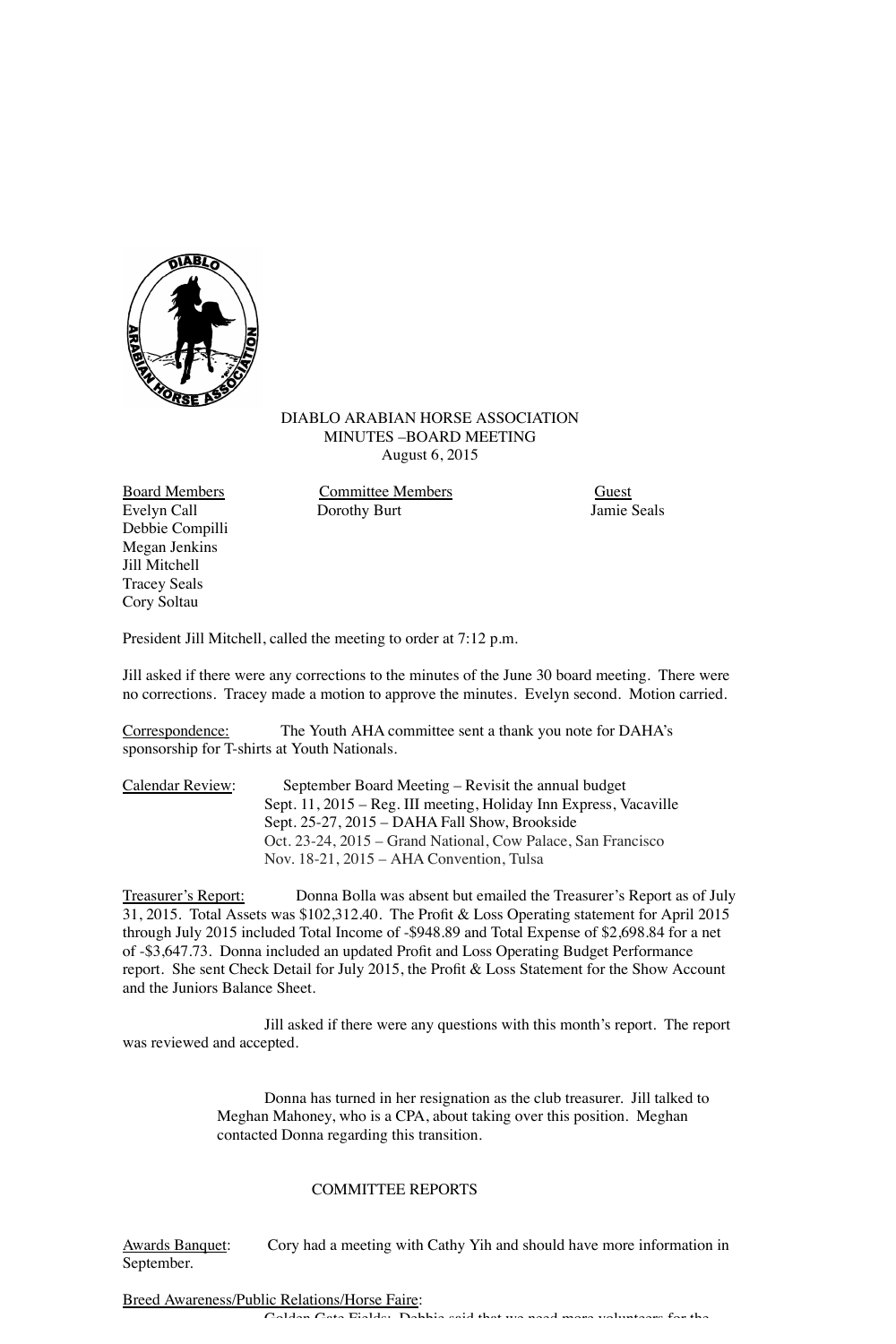Donna has turned in her resignation as the club treasurer. Jill talked to Meghan Mahoney, who is a CPA, about taking over this position. Meghan contacted Donna regarding this transition.

## COMMITTEE REPORTS

Awards Banquet: Cory had a meeting with Cathy Yih and should have more information in September. Breed Awareness/Public Relations/Horse Faire: Golden Gate Fields: Debbie said that we need more volunteers for the afternoon shift. All board members will try and get others to volunteer. Club Excellence: Discussion about putting together information for this year's entries. Convention: Jill received forms and information from AHA. Jill, Pat and Megan are our delegates. Alternates are Leigha, Evelyn and Tracey. Family Outreach: Nothing to report. High Point Program: Tracey will be sending out an eblast to ask for more entries. Horse Shows: The premium still has to be finished. Jill found Ann Lang, who is experienced in creating premiums. She will also post it to the DAHA website. Jill suggested that the halter classes be moved from Friday morning to Friday evening. Discussion on both subjects. Decided that Ann Lang will produce the premium and the halter classes shall be Friday evening.

dressage.

The Fall show schedule will include sport horse in hand and western

Membership: Evelyn gave the DAHA Membership report with an AHA count as of August 4, 2015. Member status is as follows:

| Adult (1 yr.)  | 65  |
|----------------|-----|
| Adult (3 yr.)  | 32  |
| Adult Life     | 8   |
| Voting members | 105 |
|                |     |
| Associates     |     |
| Youth          |     |
| Total members  | 145 |

Newsletter/Web Site: Stacy Smith and John DeVries updated the website.

Racing: Nothing to report.

Trail Rides: Nothing new about a trail ride to Barbeque Terrace.

Volunteer Awards: Debbie received confirmation that AHA received our two nominations for Dorothy Burt and Sidney Simpson.

Youth: Jamie Seals reported that they had their elections. The Youth officers are: Pres.: Jamie Seals. Vice Pres.: Megan Southall. Secretary: Gaba Burshteyn. Treasurer: Lauren Ambrosini. Media: Kelly Perymon. Breed Outreach: Tea Cavalli.

There will be a meeting within the next two weeks to line out the year's activities. They will discuss possible clinics. In October, they will participate in the Walk for a Cure in San Francisco, for the American Cancer Society.

Old Business: Nothing to report.

New Business: Jill asked for all board members to give suggestions for nominees to the Board. Two Board members will be terming out---Leigha and Pat.

 Megan motioned to adjourn the meeting. Tracey second. Motion carried. The meeting was adjourned at 8:35 p.m.